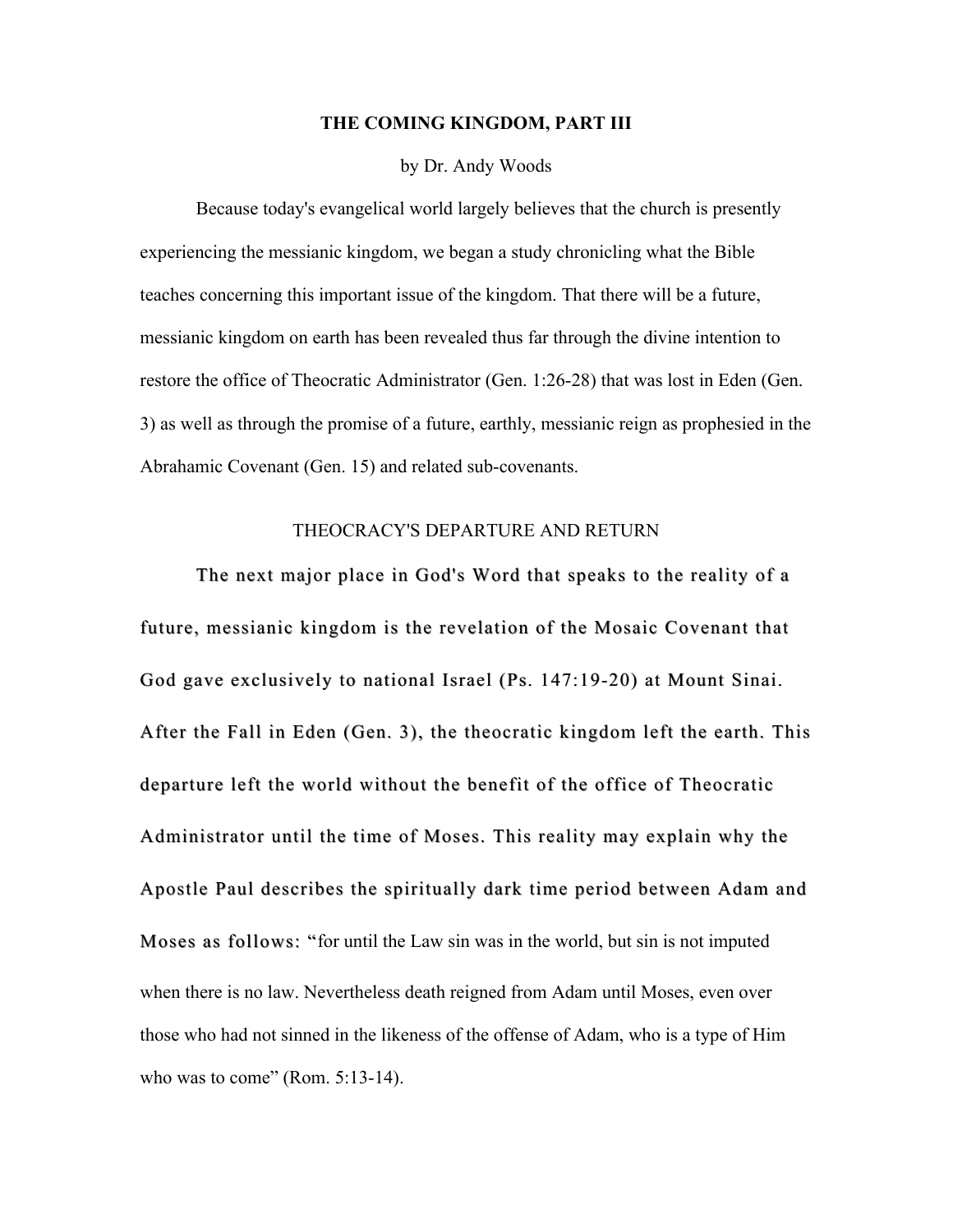Although the time period between Adam and Moses was indeed spiritually dark, the light of the office of Theocratic Administrator eventually returned to the earth through God's revelation of the Mosaic Covenant at Sinai. Despite four hundred years of bondage in Egypt (Gen. 15:13-16), God graciously redeemed and liberated His people through the Exodus. He then brought His redeemed people to Sinai and entered into a new covenant with them called the "Mosaic Covenant." Note the occurrence of the term "kingdom" as God entered into this new covenant with Israel. "Now then, if you will indeed obey My voice and keep My covenant, then you shall be My own possession among all the peoples, for all the earth is Mine; and you shall be to Me a *kingdom* of priests and a holy nation. These are the words that you shall speak to the sons of Israel" (Exod. 19:5-6; emphasis mine).<sup>1</sup> Because this is the first reference to the term "kingdom" in relation to God's kingdom in all of the Bible, it is reasonable to conclude that the office of Theocratic Administrator that was lost in Eden was restored to the earth, at least in a limited sense, at Sinai. Just as God governed indirectly through Adam in Eden, God now began to rule indirectly over Israel through His Theocratic Administrator Moses. This theocratic arrangement covered most of Old Testament history as God, even after the time of Moses, governed Israel indirectly through Joshua, and then various judges, and finally Israel's kings. $^{2}$ 

## AN UNCONDITIONAL COVENANT WITH A CONDITIONAL BLESSING

The Mosaic Covenant also introduced a new component to God's covenantal dealings with Israel. This new element must be understood in order to comprehend the

<sup>&</sup>lt;sup>1</sup> All scriptural citations taken from the NASB.<br><sup>2</sup> Stanley D. Toussaint, "The Kingdom of God," in *Tim LaHaye Prophecy Study Bible*, ed. Tim LaHaye (Chattanooga, TN: AMG, 2001), 1134.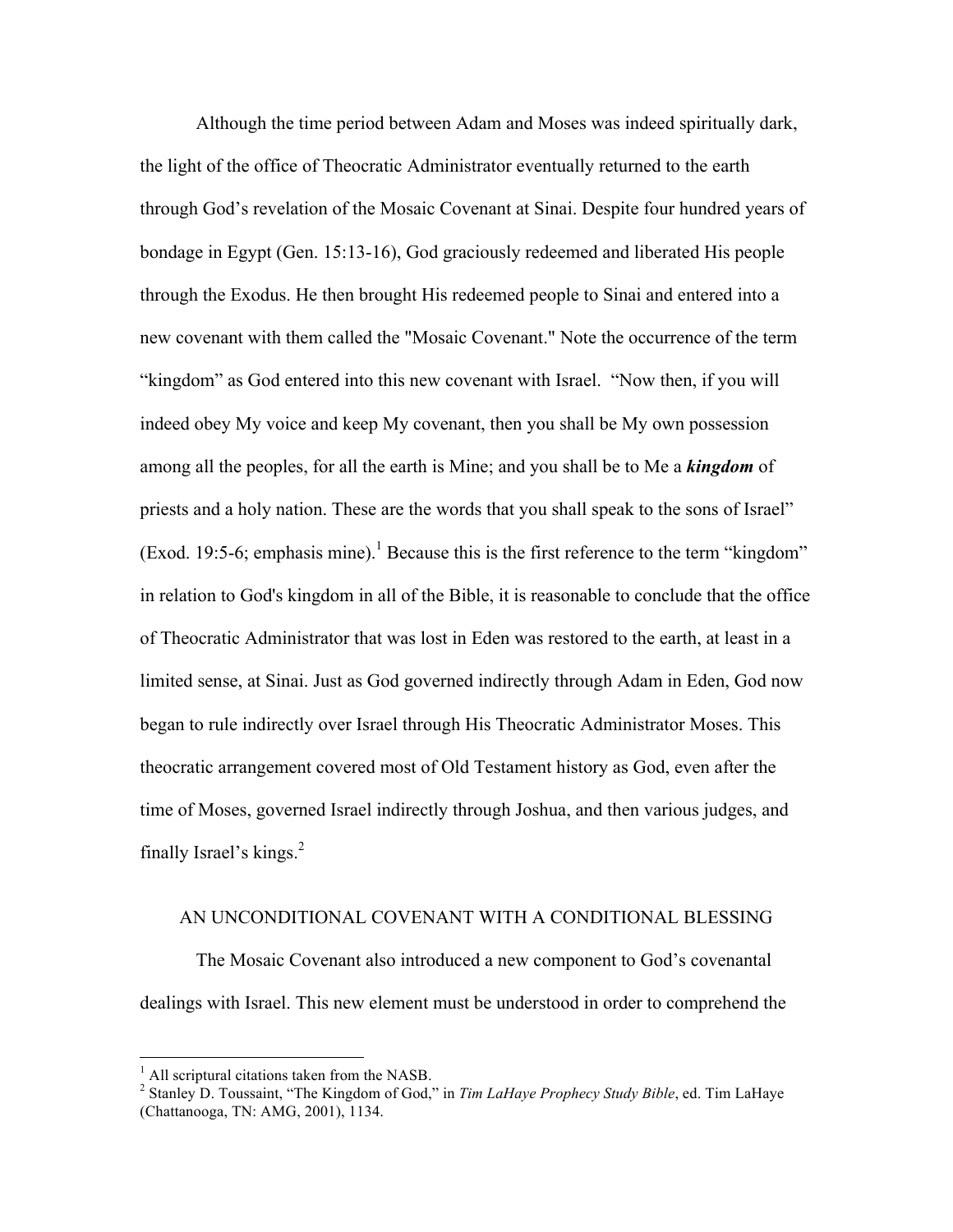divine blueprint concerning a future, earthly kingdom. As argued previously in this series, the Abrahamic and Davidic Covenants are unconditional. In other words, they rest completely upon God rather than Israel's performance for their eventual fulfillment. By contrast, the Mosaic Covenant (Exod. 19–24) is conditional. Notice the terms "if" and "then" in Exodus 19:5-6: "Now then, *if* you will indeed obey My voice and keep My covenant, *then* you shall be My own possession among all the peoples, for all the earth is Mine; and you shall be to Me a kingdom of priests and a holy nation" (emphasis mine). In other words, if Israel obeys the terms of the Mosaic Covenant, then God will bless the nation physically, materially, and spiritually.

The technical covenantal structure in the ancient Near East for this type of agreement is known as a Suzerain-Vassal Treaty. Here, the suzerain, or a superior, enters into an agreement with an inferior, or a vassal. The vassal promises to come under the protective custody of the suzerain. The suzerain, in turn, promises to bless or curse the vassal depending upon whether the vassal demonstrates loyalty or disloyalty to the suzerain by either obeying or disobeying the specific terms of the covenant text. In the case of the Mosaic Covenant, the suzerain is God, Israel is the vassal, the covenant text is the Ten Commandments and all of their applications as spelled out in the Mosaic Law (Exod. 19‒24; Lev.; Deut.), and the blessings and curses for covenant obedience are found in Leviticus 26 and Deuteronomy 28. In contrast to this suzerain-vassal arrangement, the afore-mentioned unconditional, Abrahamic Covenant represents an ancient Near East covenant known as a "Royal Grant Treaty" where a king promises to unconditionally reward a subject.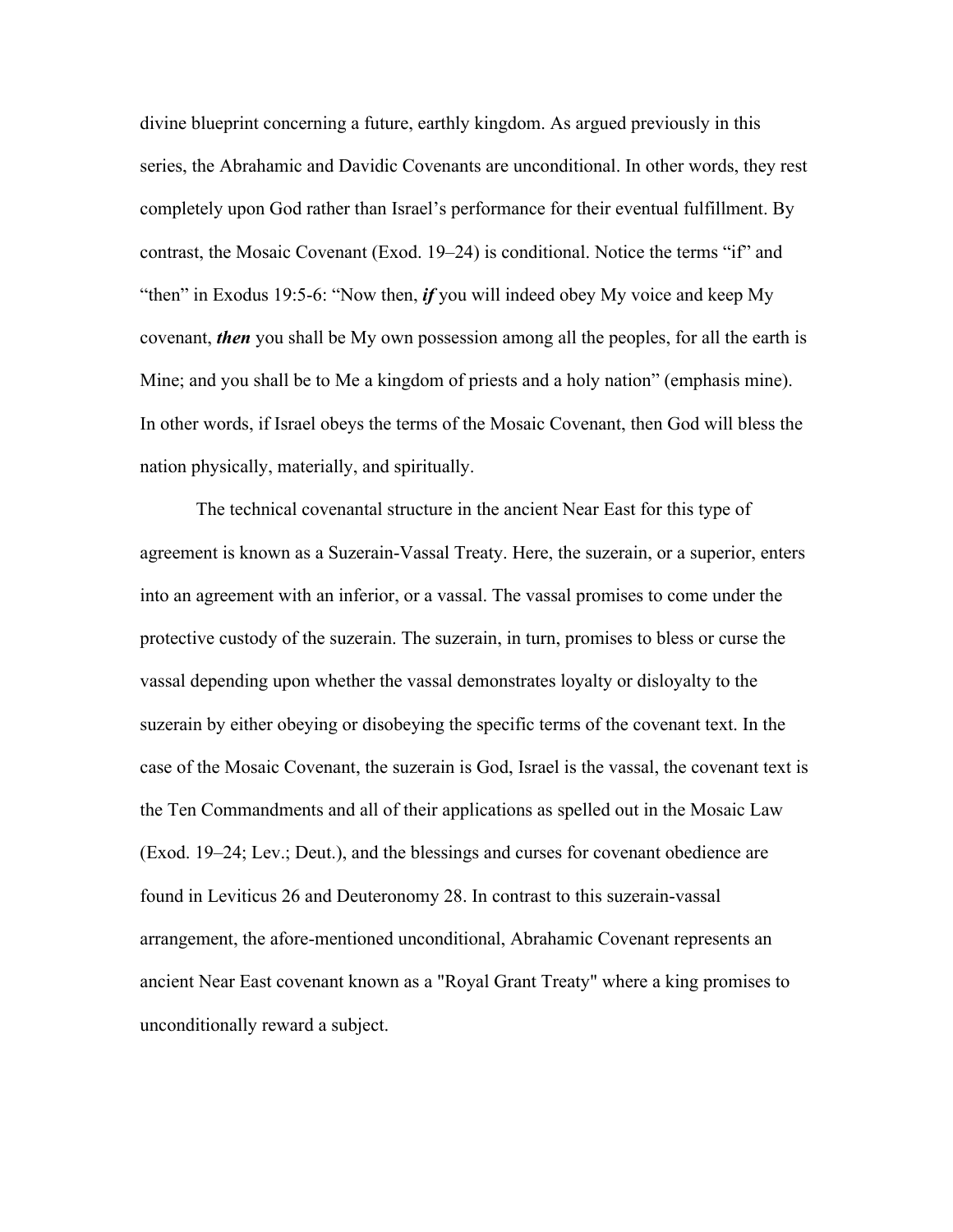If the Abrahamic Covenant and its related sub-covenants are unconditional and the Mosaic Covenant is conditional, then how does God deal with Israel under both of these covenants? The answer lies in understanding the difference between *ownership* and *possession*. Suppose that someone owns a vacation home and yet they are too busy working to visit this home. At this point, this person *owns* the home but does not *possess* or enjoy it. In the same way, the Abrahamic covenant gives Israel unconditional *ownership* of its various promises. Due to the Abrahamic Covenant's unconditional nature, no amount of disobedience on Israel's part can remove her *ownership* of these blessings. While Israel can be severely disciplined by God for disobeying the terms of the Mosaic Covenant (Lev. 26:14-46; Deut. 28:15-68), even resulting in the nation's conquest by foreign powers (Deut. 28:49-50), she can never forfeit *ownership* of the promises spoken of in the Abrahamic Covenant.

However, before Israel can *possess* or enjoy what she owns, she must obey the terms of the Mosaic Covenant. Thus, any given generation within Israel must meet the conditions of the Mosaic Covenant in order to experience the blessings promised in the Abrahamic and Davidic Covenants.<sup>3</sup> An important provision of the Mosaic Covenant is that Israel must enthrone the king of God's own choosing (Deut. 17:15). Such an enthronement will thereby satisfy the condition of obedience found in the Mosaic Covenant thus allowing Israel *to possess* rather than merely *own* the Abrahamic Covenant's blessings. The Mosaic Covenant ultimately points toward Christ. In John 5:45-47, Jesus explained to the Jews of His day, "Do not think that I will accuse you before the Father; the one who accuses you is Moses, in whom you have set your hope. For if you believed Moses, you would believe Me, for he wrote about Me. But if you do

 <sup>3</sup> J. Dwight Pentecost, *Thy Kingdom Come* (Wheaton, IL: Victor Books, 1990), 86.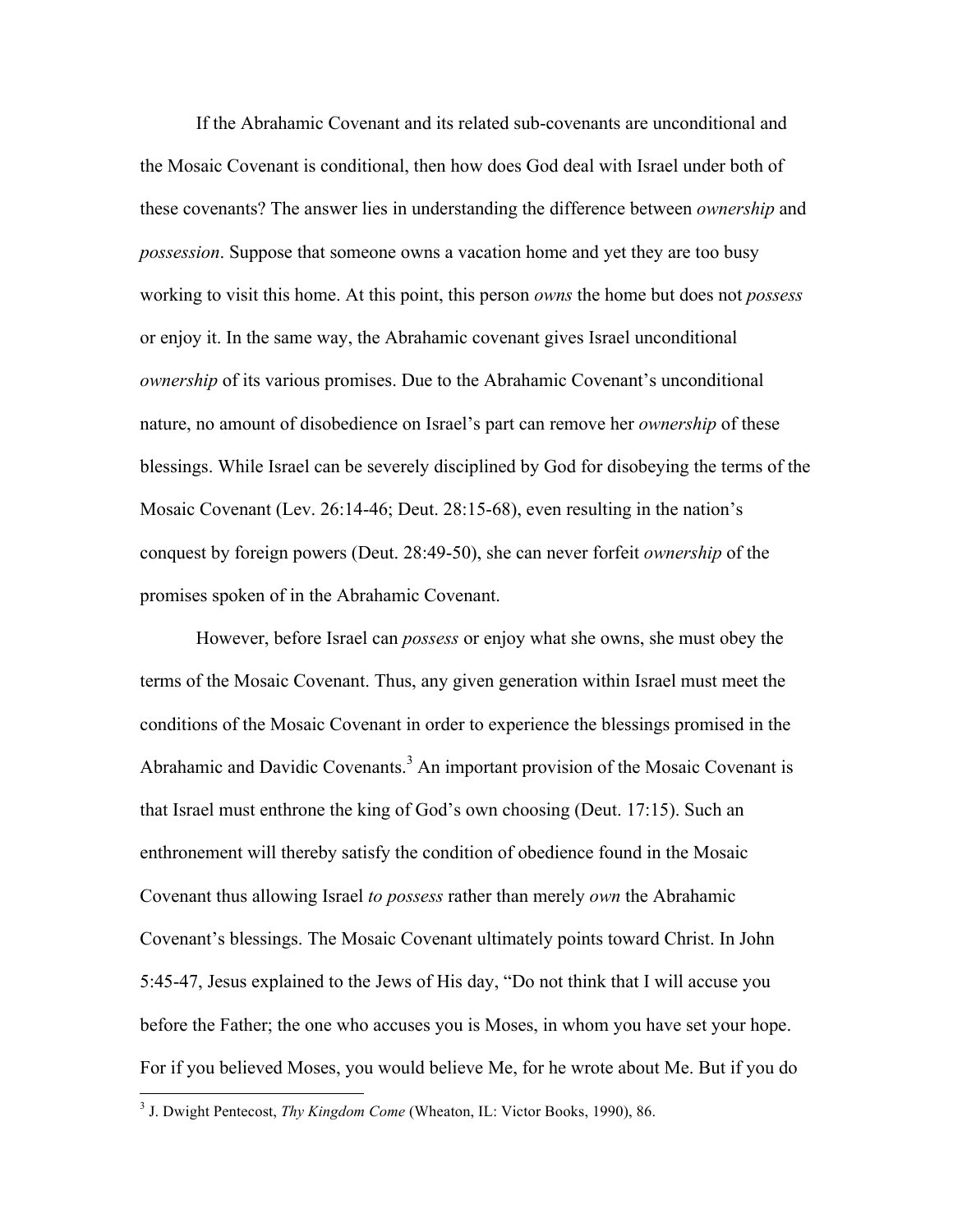not believe his writings, how will you believe My words?" Here is what the whole picture looks like: While Israel *owns* the covenantal blessings found in the Abrahamic Covenant and related sub-covenants, she cannot *possess* or enter into these blessings until she complies with the condition found in the Mosaic Covenant. However, this condition can be satisfied through the nation's enthronement of the king of God's own choosing (Deut. 17:15), who is Christ (John 5:45-47).

How does all of this relate to the subject of a future earthly kingdom? Although the Abrahamic Covenantal promises and blessings are unconditionally guaranteed to come directly to Israel and indirectly to the entire world, these kingdom conditions will not manifest themselves until national Israel trusts Jesus Christ, her long-awaited King. Because, there has never existed a Jewish generation who has complied with this condition, the messianic kingdom remains in a state of postponement or abeyance up until the present hour. However, one day, a future generation of Jews will comply with this condition resulting in the establishment of the messianic kingdom of God on earth. It will take the events of the future Tribulation period to bring such a generation to faith in Christ thereby leading to the manifestation of the earthly, theocratic, messianic kingdom (Jer. 30:7; Dan. 9:24-27; Zech. 12:10; Matt. 23:37-39; 24:31; 25:31).

# FROM DIVIDED KINGDOM TO TERMINATION OF EARTHLY THEOCRACY

The theocratic kingdom over Israel that God began through Moses at Sinai continued unabated through the reigns of the nation's first three kings, Saul, David, and Solomon. Unfortunately, the prosperity that characterized Solomon's forty year reign ended with covenant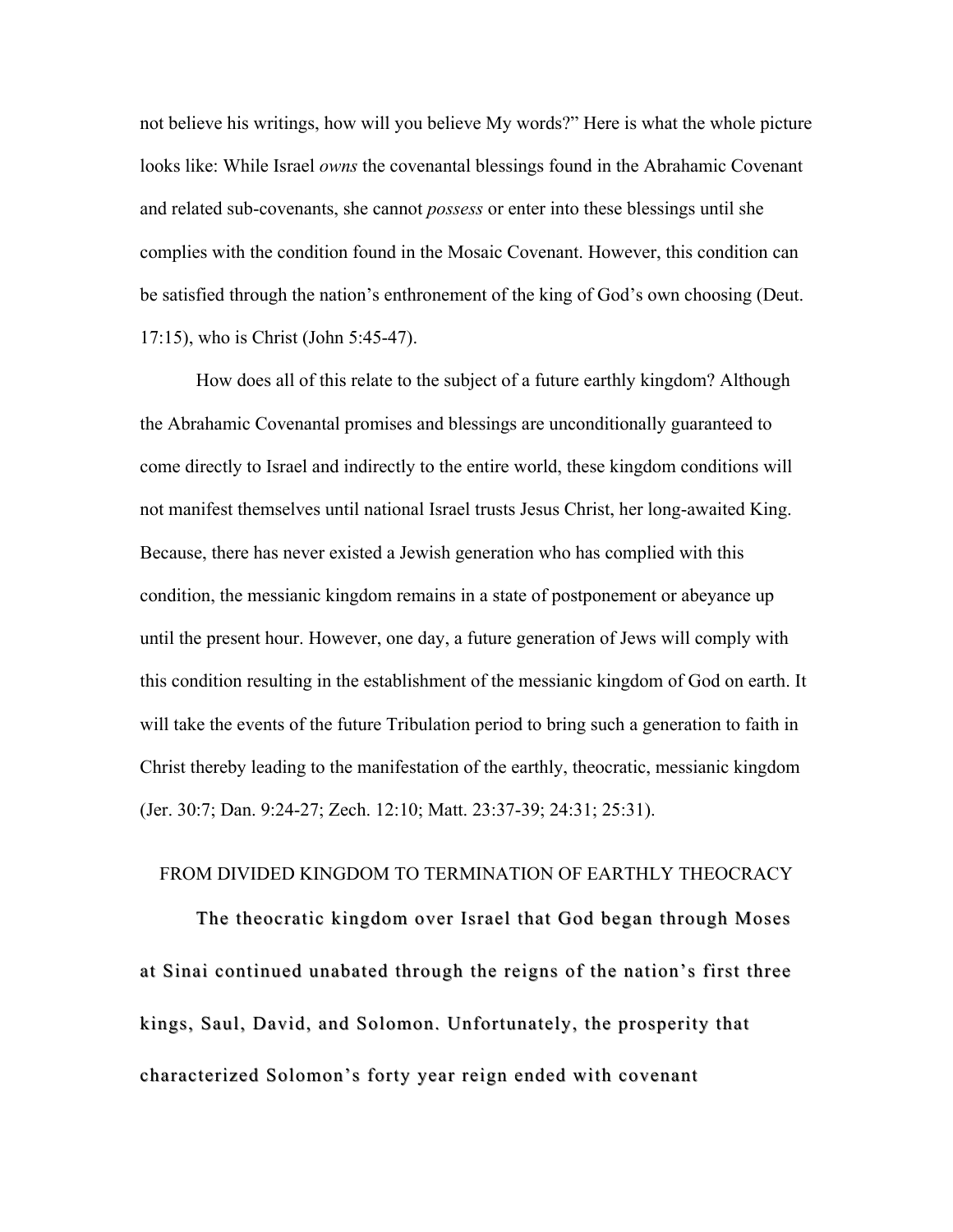disobedience as Israel's third king amassed wealth and multiple wives (1) Kgs. 11:1-8) in violation of the Mosaic Covenant (Deut. 17:16-17). Thus, God brought covenant discipline to the nation through the division of the kingdom (1 Kgs. 12). This division resulted in ten tribes forming the northern kingdom, or Israel, and the remaining two tribes forming the southern kingdom, or Judah. Two reasons made Judah in the south the focus of God's kingdom program. First, ancient messianic prophecy indicated that the nation's true king would one day be born into the tribe of Judah (Gen. 49:10). Second, the kings from David's line reigned over . Judah only. These Davidic kings are significant regarding tracing God's kingdom program through Scripture since the previously described Davidic Covenant promised that through David's lineage would ultimately come an eternal dynasty and throne (2 Sam. 7:13-16). The kings over the northern kingdom continued in covenant rebellion. Such failure eventually led to maximum divine discipline (Deut. 28:49-50), in the form of the scattering of the northern kingdom by the Assyrians in 722 B.C. (2 Kgs. 17).

Thus, from 722 B.C. until the Babylonian Captivity in 586 B.C., only the southern kingdom, Judah, remained as the earthly theocratic kingdom. Sadly, the southern kingdom imitated the covenant rebellion of the previously dispersed northern tribes, incurring more divine discipline (Deut. 28:49-50), by means of the Babylonian Captivity. When Nebuchadnezzar of Babylon destroyed Jerusalem and the Solomonic temple and